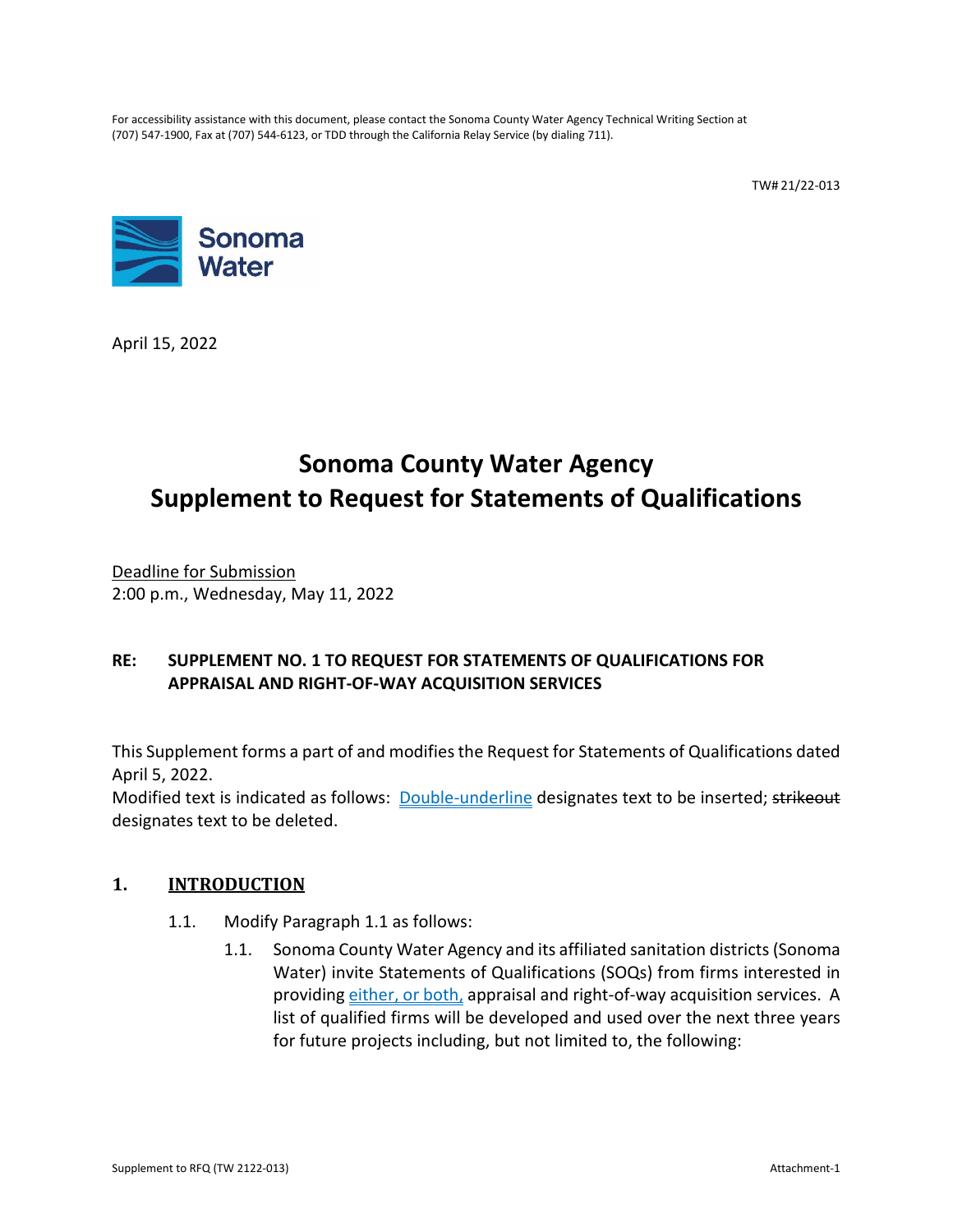# **2. PASS/FAIL REQUIREMENTS**

2.1. No changes.

### **3. BACKGROUND**

3.1. No changes.

### **4. MINIMUM QUALIFICATIONS**

4.1. No changes.

# **5. LOCAL SERVICE PROVIDER PREFERENCE**

5.1. No changes.

### **6. LIVING WAGE**

6.1. No changes.

### **7. SUBMITTAL OF SOQS**

7.1. No changes.

#### **8. EVALUATION**

8.1. No changes.

# **9. CONTACTS**

9.1. No changes.

# **10. QUESTION(S)/ANSWER(S)**

Sonoma Water responses to questions are for the purposes of interpretation and clarification of the Request for Statements of Qualifications and shall not be construed as changing, superseding, or contradicting any express term in the Request for Statements of Qualifications. Questions received are listed below.